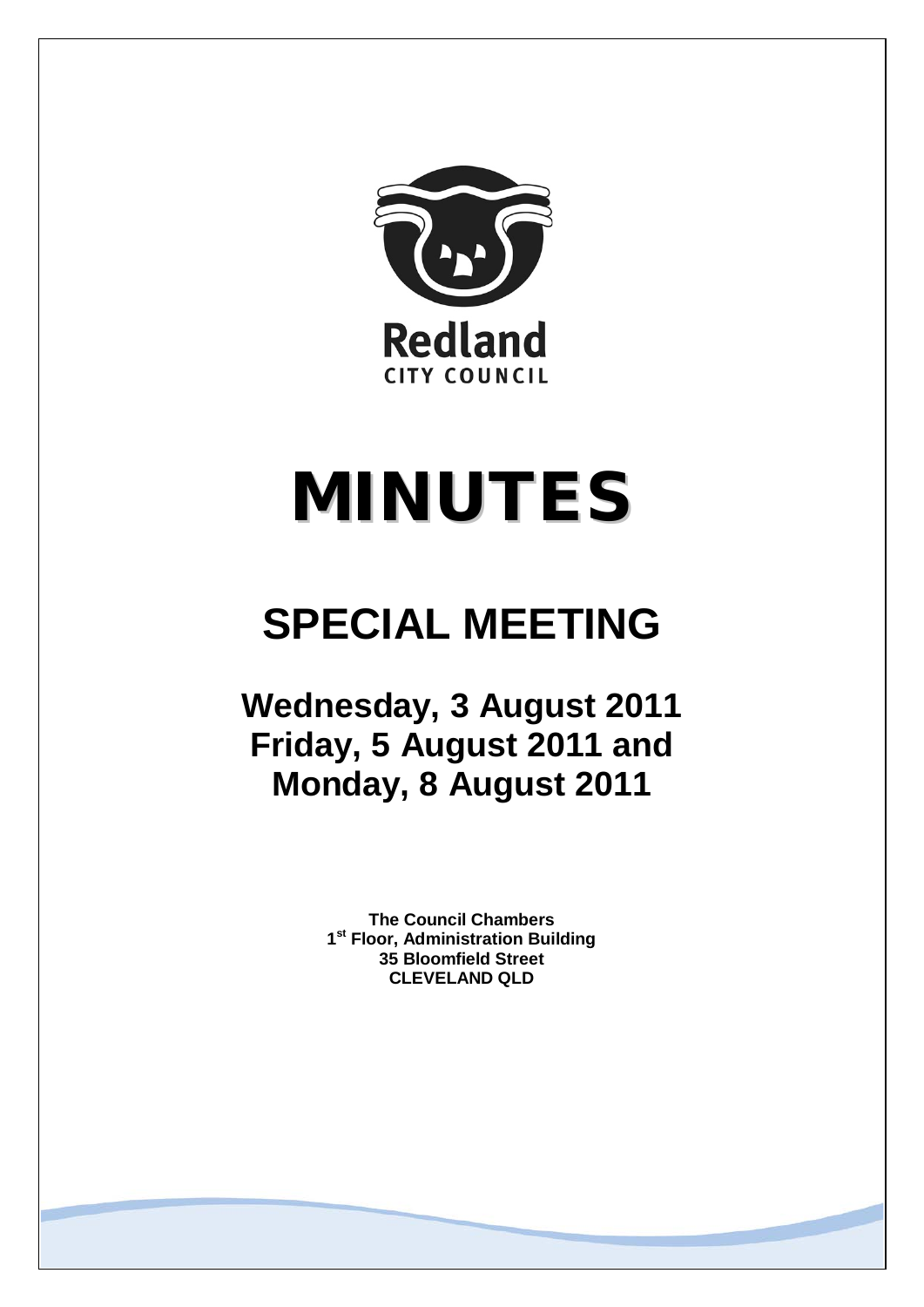#### **Table of Contents**

| <b>Item</b>    |     | <b>Subject</b>                                                | Page No |  |
|----------------|-----|---------------------------------------------------------------|---------|--|
|                |     |                                                               |         |  |
| 1              |     |                                                               |         |  |
| $\overline{2}$ |     |                                                               |         |  |
| 3              |     | <b>MATERIAL PERSONAL INTEREST AND CONFLICT OF INTEREST  1</b> |         |  |
| 4              |     |                                                               |         |  |
|                | 4.1 |                                                               |         |  |
|                |     |                                                               |         |  |
|                |     | <b>PROCEDURAL MOTION - MEETING ADJOURNMENT - 3 AUGUST</b>     |         |  |
|                |     | PROCEDURAL MOTION - MEETING RESUMPTION - 5 AUGUST             |         |  |
|                |     | PROCEDURAL MOTION - MEETING ADJOURNMENT - 5 AUGUST            |         |  |
|                |     | PROCEDURAL MOTION - MEETING RESUMPTION - 8 AUGUST             |         |  |
| 5              |     |                                                               |         |  |
| 6              |     |                                                               |         |  |
|                |     |                                                               |         |  |

**7 ATTACHMENT – PRICING MITIGATION PLAN (POL-3121)..........................9**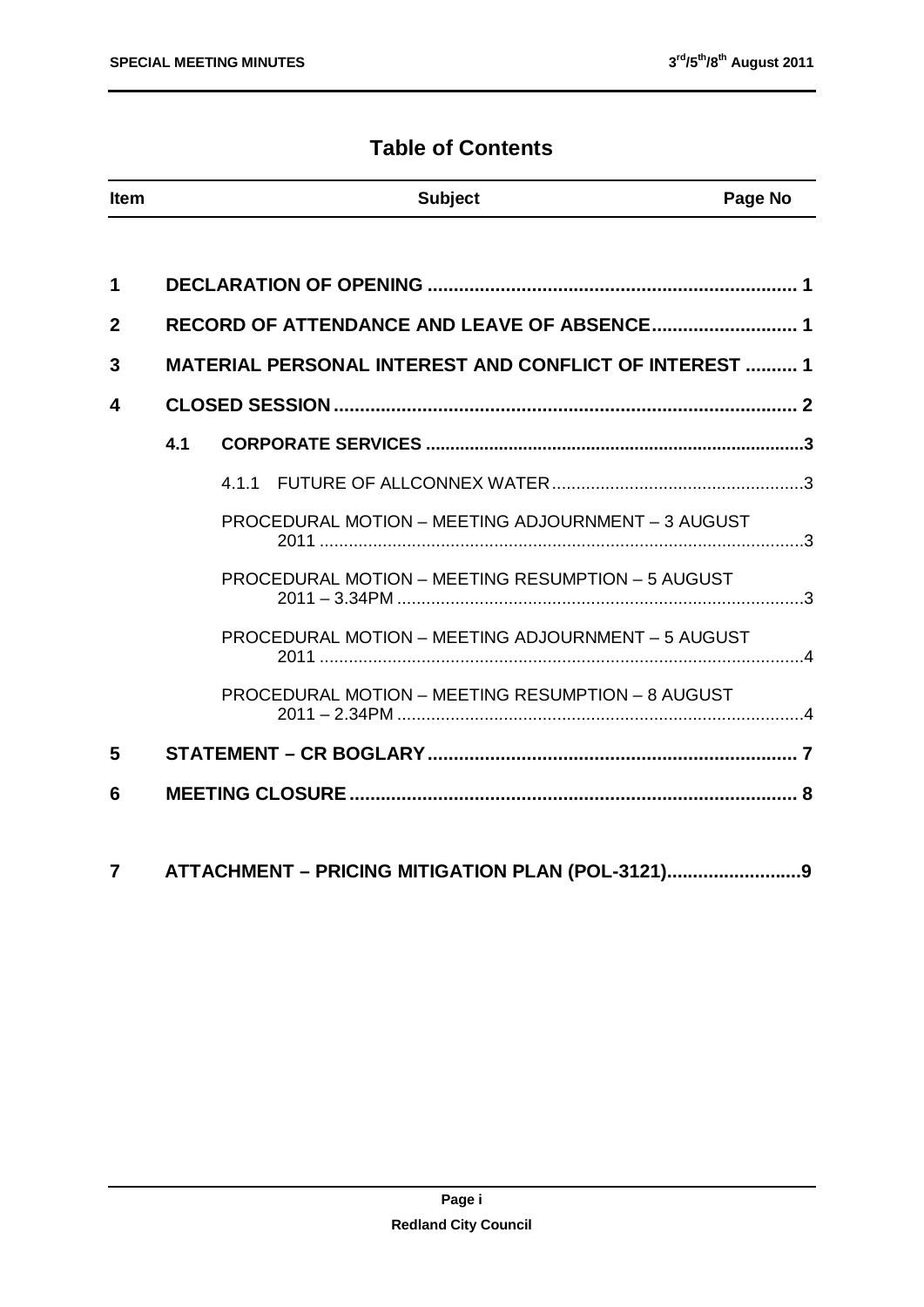#### <span id="page-2-0"></span>**1 DECLARATION OF OPENING**

The Mayor declared the meeting open at 3.01pm.

#### <span id="page-2-1"></span>**2 RECORD OF ATTENDANCE AND LEAVE OF ABSENCE**

#### **PRESENT**

| Members:            |                                           |
|---------------------|-------------------------------------------|
| Cr M Hobson PSM     | Mayor                                     |
| Cr W Boglary        | <b>Councillor Division 1</b>              |
| Cr C Ogilvie        | Councillor Division 2 – entered at 3.03pm |
| Cr D Henry          | <b>Councillor Division 3</b>              |
| Cr J Burns          | <b>Councillor Division 4</b>              |
| Cr B Townsend       | <b>Councillor Division 5</b>              |
| Cr T Bowler         | Councillor Division 6                     |
| <b>Cr M Elliott</b> | Deputy Mayor and Councillor Division 7    |
| <b>Cr K Reimers</b> | <b>Councillor Division 8</b>              |
| Cr K Williams       | <b>Councillor Division 9</b>              |
| Cr H Murray         | <b>Councillor Division 10</b>             |
|                     |                                           |

#### Executive Leadership Group:

| Mr G Stevenson PSM | <b>Chief Executive Officer</b>                     |
|--------------------|----------------------------------------------------|
| Mr N Clarke        | <b>General Manager Governance</b>                  |
| Mrs L Rusan        | <b>General Manager Customer Services</b>           |
| Mr M Drydale       | <b>General Manager Corporate Services</b>          |
| Mrs T Averay       | General Manager Environment Planning & Development |

#### Officers:

| Mr G Holdway  | <b>Manager Financial Control</b>           |
|---------------|--------------------------------------------|
| Minutes:      |                                            |
| Mrs J Parfitt | Corporate Meetings & Registers Team Leader |

#### <span id="page-2-2"></span>**3 MATERIAL PERSONAL INTEREST AND CONFLICT OF INTEREST**

Nil

#### **COUNCILLOR ABSENCES FROM MEETING**

#### **3 August 2011**

Cr Boglary entered the meeting at 3.03pm during closed session.

#### **8 August 2011**

Cr Burns left the meeting at 2.45pm and returned at 2.46pm during closed session. Cr Elliott left the meeting at 3.08pm and returned at 3.10pm during closed session.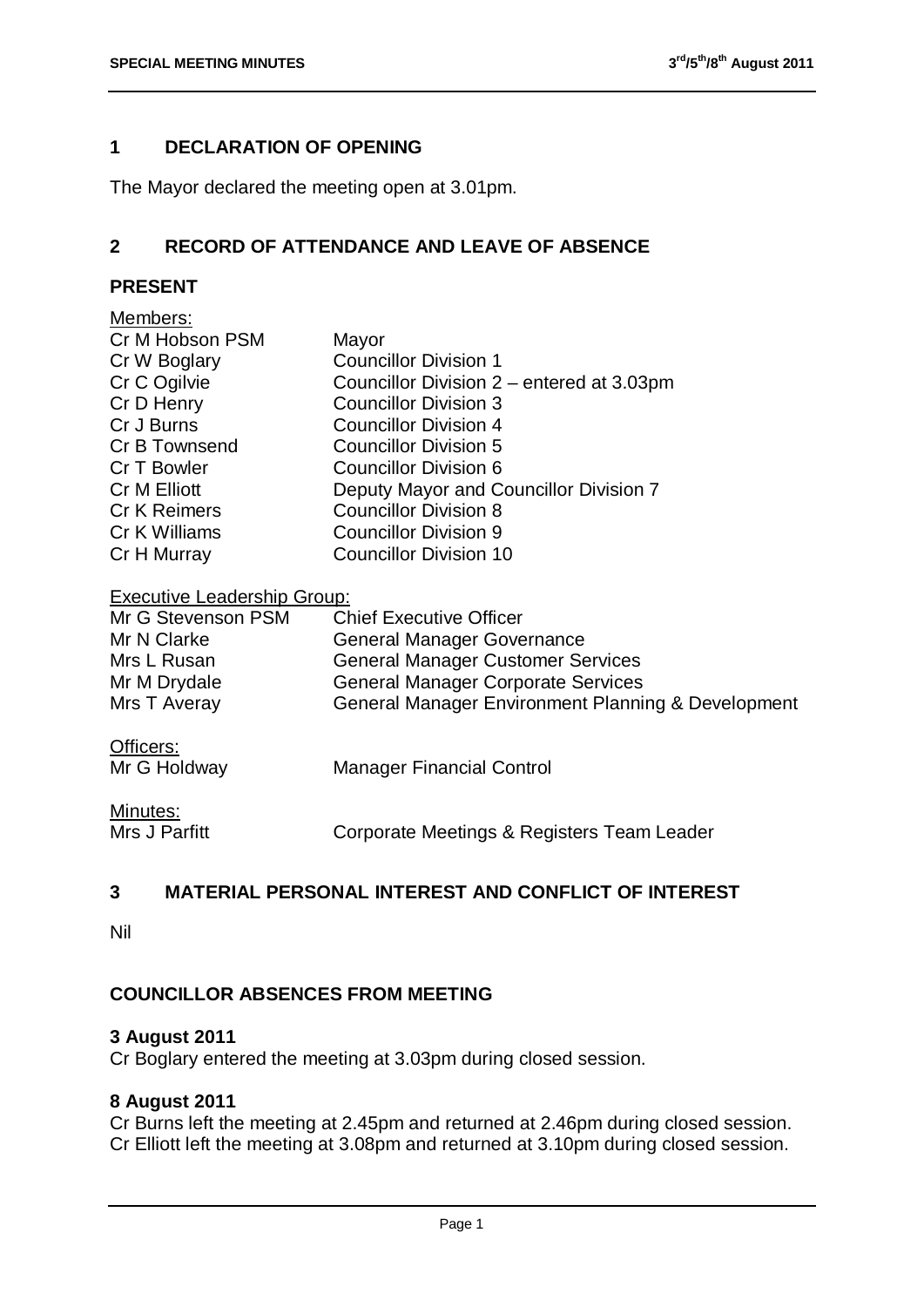#### <span id="page-3-0"></span>**4 CLOSED SESSION**

#### **MOTION TO CLOSE MEETING**

| Moved by:    | Cr T Bowler  |
|--------------|--------------|
| Seconded by: | Cr M Elliott |

That the meeting be closed to the public pursuant to section 72(1) of the *Local Government (Operations) Regulation2010* to discuss the following item:

4.1.1 Future of Allconnex Water

*The reason that is applicable in this instance is as follows:*

*"(h) other business for which a public discussion would be likely to prejudice the interests of the local government or someone else, or enable a person to gain a financial advantage."*

CARRIED

DIVISION

FOR: Crs Burns, Reimers, Murray, Elliott, Bowler, Townsend, Henry, Ogilvie and Hobson

AGAINST: Cr Williams

Cr Boglary was not present when this motion was put.

#### **MOTION TO REOPEN MEETING**

| Moved by:    | Cr C Ogilvie  |
|--------------|---------------|
| Seconded by: | Cr B Townsend |

That the meeting be again opened to the public.

CARRIED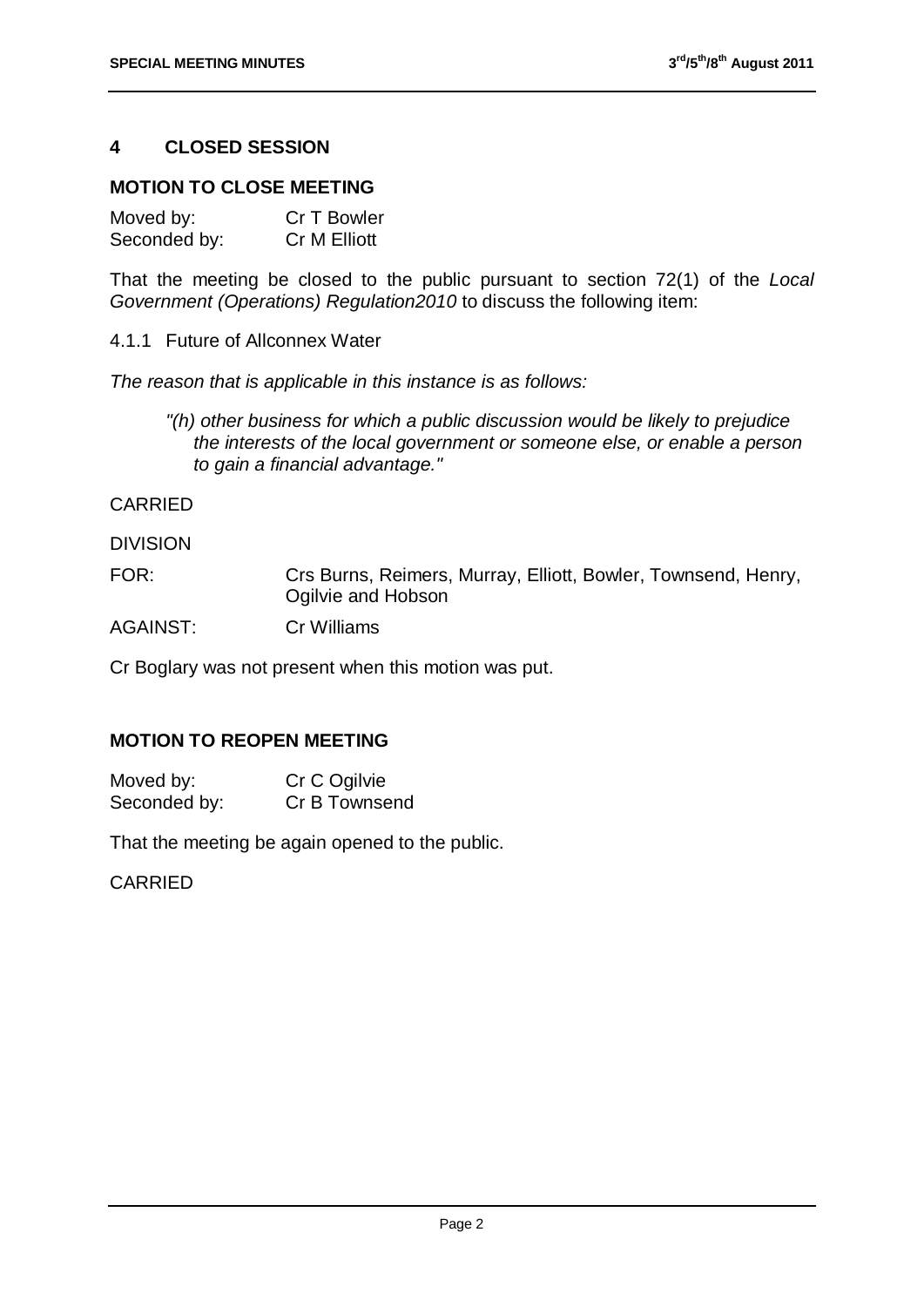#### <span id="page-4-0"></span>**4.1 CORPORATE SERVICES**

#### <span id="page-4-1"></span>**4.1.1 FUTURE OF ALLCONNEX WATER**

| <b>Dataworks Filename:</b>   | <b>GOV Special Meetings 2011</b><br><b>GOV WRAD - Allconnex Water Pricing</b>                                                 |
|------------------------------|-------------------------------------------------------------------------------------------------------------------------------|
| Attachment:                  | <b>Price Mitigation Plan (POL-3121)</b>                                                                                       |
| <b>Responsible Officers:</b> | <b>Gary Stevenson</b><br><b>Chief Executive Officer</b><br><b>Martin Drydale</b><br><b>General Manager Corporate Services</b> |
| <b>Authors:</b>              | <b>Gary Stevenson</b><br><b>Chief Executive Officer</b><br><b>Sue Sherrell</b><br><b>Service Manager Project Centre</b>       |

#### **EXECUTIVE SUMMARY**

A confidential report from Chief Executive Officer and General Manager Corporate Services dated 3 August 2011 was discussed in closed session.

#### <span id="page-4-2"></span>**PROCEDURAL MOTION – MEETING ADJOURNMENT – 3 AUGUST 2011**

**Moved by: Cr C Ogilvie Seconded by: Cr W Boglary**

**In view of the fact that information sought from State Government has not yet been provided, Council resolves that the meeting stands adjourned at 3.56pm until Friday, 5 August 2011 at 3.30pm.**

**CARRIED (unanimously)**

<span id="page-4-3"></span>**PROCEDURAL MOTION – MEETING RESUMPTION – 5 AUGUST 2011 – 3.34PM**

**Moved by: Cr M Elliott Seconded by: Cr K Reimers**

**That the proceedings of the meeting resume.**

#### **CARRIED**

The meeting resumed with Crs Burns, Reimers, Elliott, Bowler, Williams, Townsend, Henry, Ogilvie, Boglary and Hobson present.

An apology was noted for Cr Murray.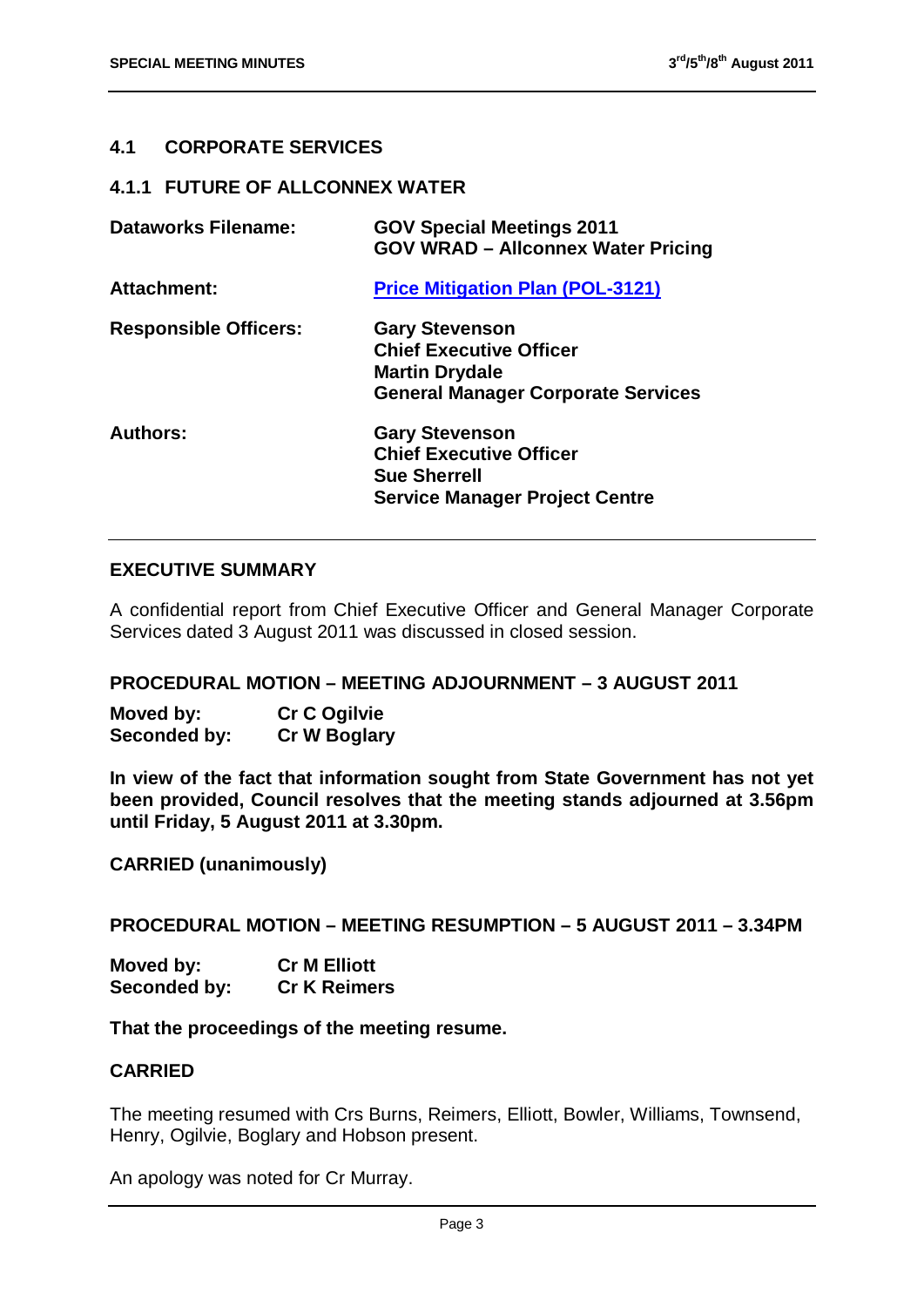<span id="page-5-0"></span>**PROCEDURAL MOTION – MEETING ADJOURNMENT – 5 AUGUST 2011**

**Moved by: Cr M Elliott Seconded by: Cr T Bowler**

**That Council resolves that the meeting stands adjourned at 3.44pm until Monday, 8 August 2011 at 2.30pm.**

**CARRIED** 

<span id="page-5-1"></span>**PROCEDURAL MOTION – MEETING RESUMPTION – 8 AUGUST 2011 – 2.34PM**

| Moved by:    | <b>Cr M Elliott</b> |
|--------------|---------------------|
| Seconded by: | <b>Cr D Henry</b>   |

**That the proceedings of the meeting resume.**

#### **CARRIED**

The meeting resumed with Crs Burns, Reimers, Elliott, Bowler, Williams, Townsend, Henry, Ogilvie and Hobson present.

Apologies were noted for Crs Boglary and Murray.

#### **MOTION TO CLOSE MEETING AT 2.36PM**

Moved by: Cr M Elliott<br>Seconded by: Cr T Bowler Seconded by:

That the meeting be closed to the public pursuant to section 72(1) of the *Local Government (Operations) Regulation2010* to continue discussion on the following item:

4.1.1 Future of Allconnex Water

*The reason that is applicable in this instance is as follows:*

*"(h) other business for which a public discussion would be likely to prejudice the interests of the local government or someone else, or enable a person to gain a financial advantage."*

#### CARRIED

#### **MOTION TO REOPEN MEETING AT 3.35PM**

| Moved by:    | Cr K Williams       |
|--------------|---------------------|
| Seconded by: | <b>Cr K Reimers</b> |

That the meeting be again opened to the public.

#### CARRIED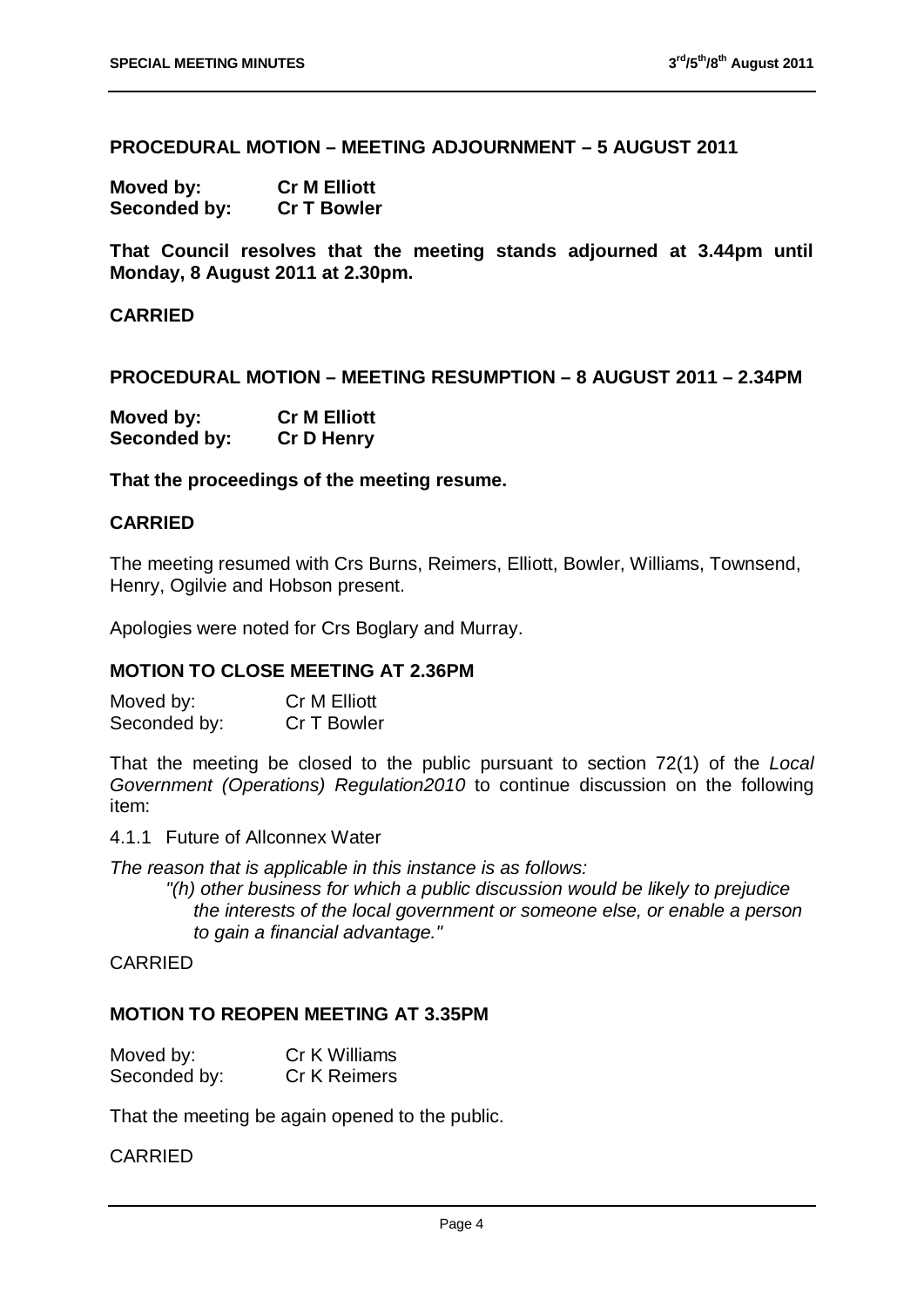#### **COUNCIL RESOLUTION**

| Moved by:    | <b>Cr C Ogilvie</b> |
|--------------|---------------------|
| Seconded by: | <b>Cr T Bowler</b>  |

**That Council resolves as follows:**

- **1. Council acknowledges the direction and information provided by the State Government in response to the questions posed by this Council in respect of the issues identified in making a decision with regard to the future management arrangements for the provision of the distribution and retail of water and wastewater services to the Redland community, including the specific advice of the Minister for Energy and Utilities in his letter dated 5 August 2011, that Council will be entitled to recover direct and consequential costs from Gold Coast City Council;**
- **2. Council acknowledges the decision of the Gold Coast City Council of 26 July 2011, to unilaterally withdraw from Allconnex Water and the implications that this decision has for the ongoing viability of the Distributor-Retailer business;**
- **3. Council acknowledges representations made by Gold Coast City Council in various communications leading to its decision and since, including its acknowledgement that it is responsible to meet direct and consequential costs of Redland City Council and Logan City Council;**
- **4. As a direct and unavoidable consequence of the decision by Gold Coast City Council to unilaterally withdraw from Allconnex Water, Council acknowledges that it has been placed in a position of having to make one of the following decisions;**
	- **(a) stay in Allconnex Water jointly with Logan City Council**
	- **(b) withdraw from Allconnex Water and restore Redland Water operations within Council;**
- **5. Council acknowledges that its analysis of the option of staying in Allconnex Water jointly with Logan City Council has been severely constrained by limited information, limited time and limited direction by State Government regarding future enabling legislation;**
- **6. Council acknowledges the financial and other analysis undertaken which indicates that the commercial risk of staying in Allconnex Water jointly with Logan City Council is significantly greater than the risk of withdrawing from Allconnex Water and restoring Redland Water operations;**
- **7. Council acknowledges that the option of withdrawing from Allconnex Water and restoring Redland Water operations offers greater advantages and lower risks for the Redlands community in relation to pricing, capital investment and employment;**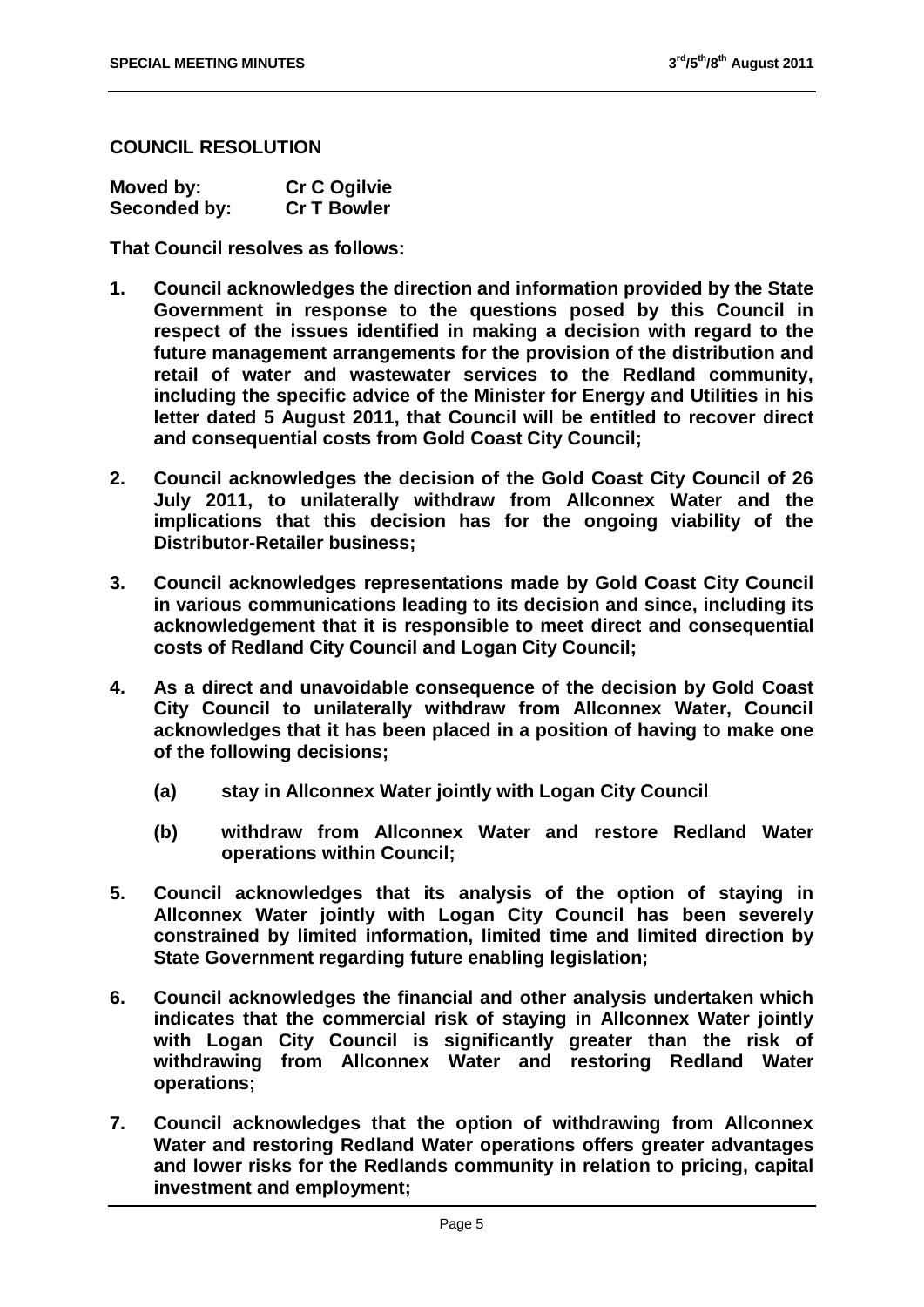- **8. Council acknowledges the interests of former Redland Water employees and those of current Redland City Council employees in relation to employment rights and the need for ongoing support;**
- **9. Council withdraws from Allconnex Water and restores Redland Water operations within Council as a Type 2 business activity effective 1 July 2012, as a direct consequence of the risks and uncertainties of continuing to be a Participating Council in Allconnex Water arising from the decision to opt out by Gold Coast City Council,**
- **10. Council acknowledges the following likely influences on the transition:**
	- **a) The original Transfer Schedules approved by the Minister will form the basis for future transfer of assets, liabilities, employees etc.. and that further transfers of Redland District as constructed and work in progress assets will also accompany the return of assets under the original Transfer Schedules;**
	- **b) All Redland District working capital and outstanding debtors at the deemed transfer date to be transferred back;**
	- **c) All provisions for staff entitlements (financial and non-financial), related to Redland employees transferred under the original workforce framework, will be transferred back;**
	- **d) The transfer of employees is not subject of the existing Workforce Framework but may be subject to a new Industrial Agreement to be negotiated with relevant unions;**
	- **e) An independent arbitrator is to be appointed jointly by Redland, Gold Coast and Logan City Councils to determine the direct and consequential costs to be borne by Gold Coast City Council;**
	- **f) State Government legislation to be adopted late in 2011 will include dispute resolution provisions;**
	- **g) The Redland Water business activity will operate as a Type 2 activity under the Local Government Act 2009 with some provisions of the Water Act and the SEQ Water (Distributor and Retailer) Restructuring Act continuing to be applicable;**
	- **h) The business will continue to take an active role in regional planning for water and wastewater infrastructure and services and where possible will ensure that optimal sub-regional capital investments are achieved in accordance with regional planning;**
	- **i) Allconnex Water will take all practicable measures to mitigate risks and costs associated with the transition;**
	- **j) State Government enabling legislation will be adopted late in 2011 allowing the transfer to take place by 1 July 2012.**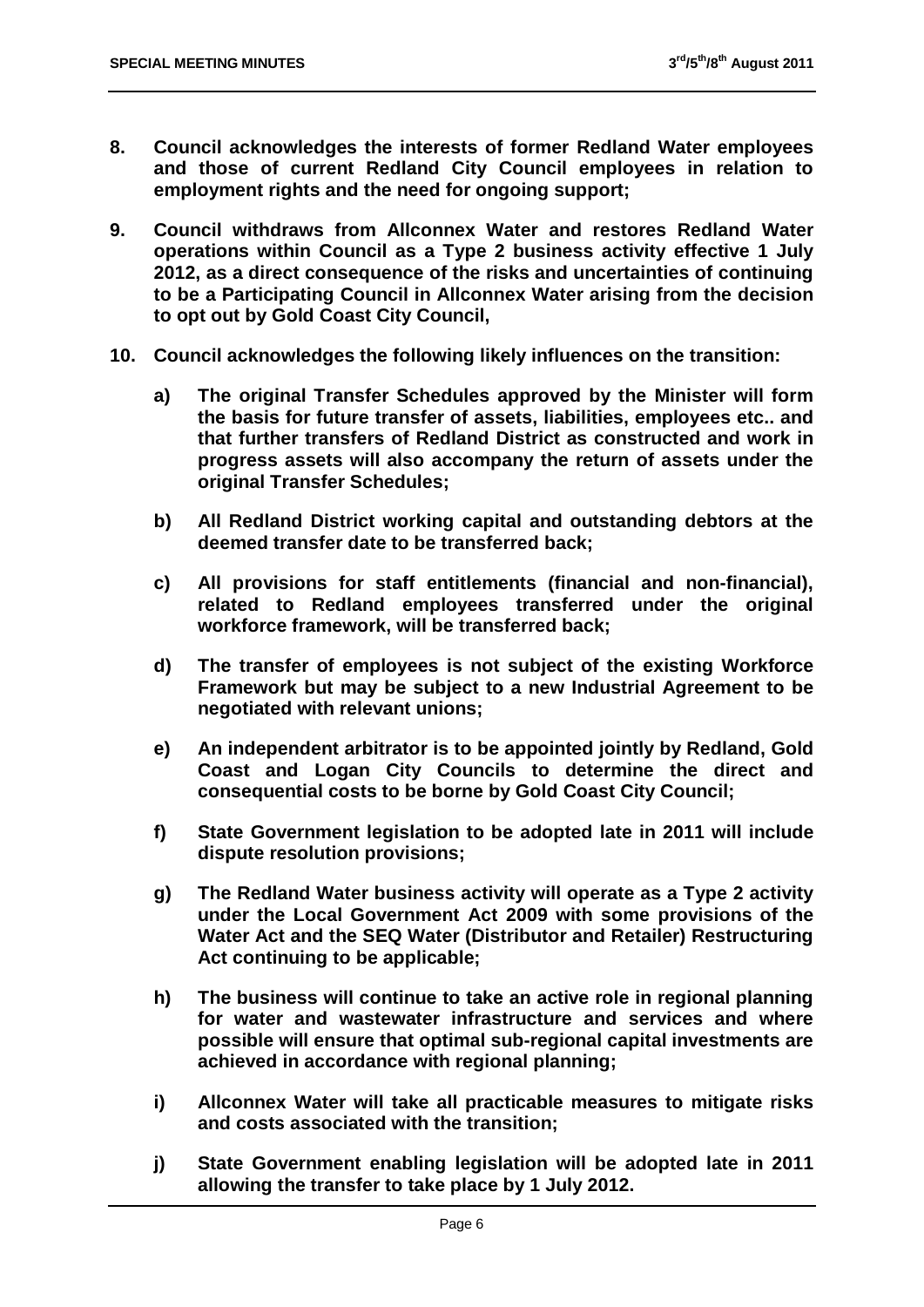- **11. Council adopts the attached Price Mitigation Plan in the form of Policy (POL 3121);**
- **12. Council authorises the Chief Executive Officer to inform State Government, Allconnex Water, Gold Coast City Council, Logan City Council, relevant unions and other stakeholders regarding this resolution and its implications;**
- **13. Council approves an initial budget of \$262,000 in 2011/12 in respect of reintegration project work, which in accordance with State Government direction will be recoverable from Gold Coast City Council;**
- **14. Council seeks a further report regarding a further budget of approximately \$3.0 million in 2011/12 in respect of reintegration project work, which in accordance with State Government direction will be recoverable from Gold Coast City Council and Council seeks further information on the possible establishment of a trust controlled fund for administration of costs and claims for cost reimbursement;**
- **15. Council issues delegated authority to the Chief Executive Officer to negotiate as required with Allconnex Water, Gold Coast City Council, Logan City Council, State Government and relevant unions; and**
- **16. Council issues delegated authority to the Chief Executive Officer to execute all documents necessary to give effect to the implementation of this resolution with progressive and substantial milestone reports back to Council to ensure appropriate level of awareness and endorsement.**
- **17. That this report remains confidential at this time.**

#### **CARRIED**

DIVISION

FOR: Crs Burns, Reimers, Elliott, Bowler, Williams, Townsend, Henry, Ogilvie and Hobson

Crs Boglary and Murray were absent.

#### <span id="page-8-0"></span>**5 STATEMENT – CR BOGLARY**

Mayor Hobson read the following statement submitted by Cr Boglary:

*"That Cr Boglary would like it recorded that she has been in constant contact during the entire process since receiving the final paper on Sunday and acknowledge her support for the officer's recommendation."*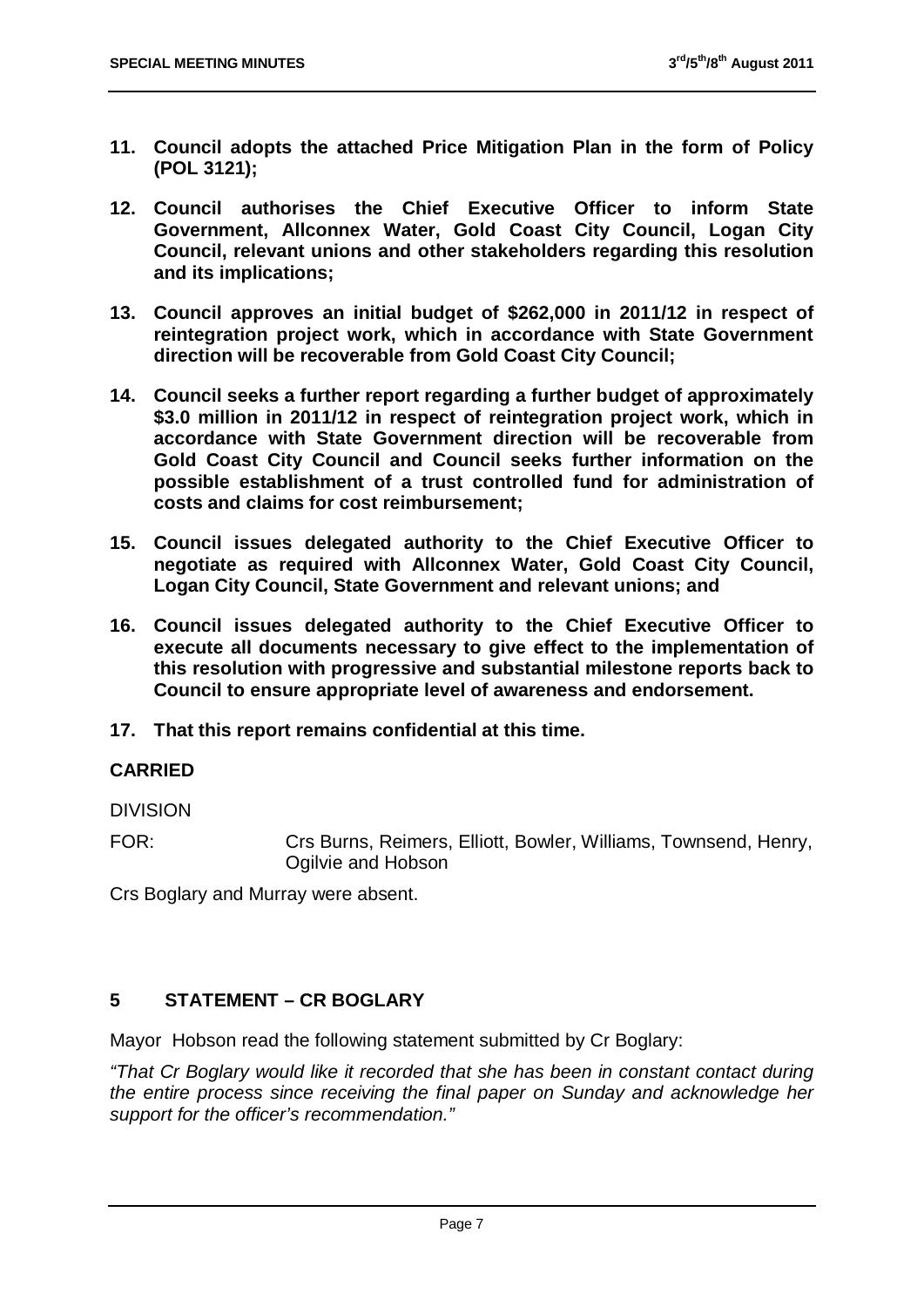#### <span id="page-9-0"></span>**6 MEETING CLOSURE**

There being no further business, the Mayor declared meeting closed at 3.38pm.

Signature of Chairperson: \_\_\_\_\_\_\_\_\_\_\_\_\_\_\_\_\_\_\_\_\_\_\_\_

Confirmation date: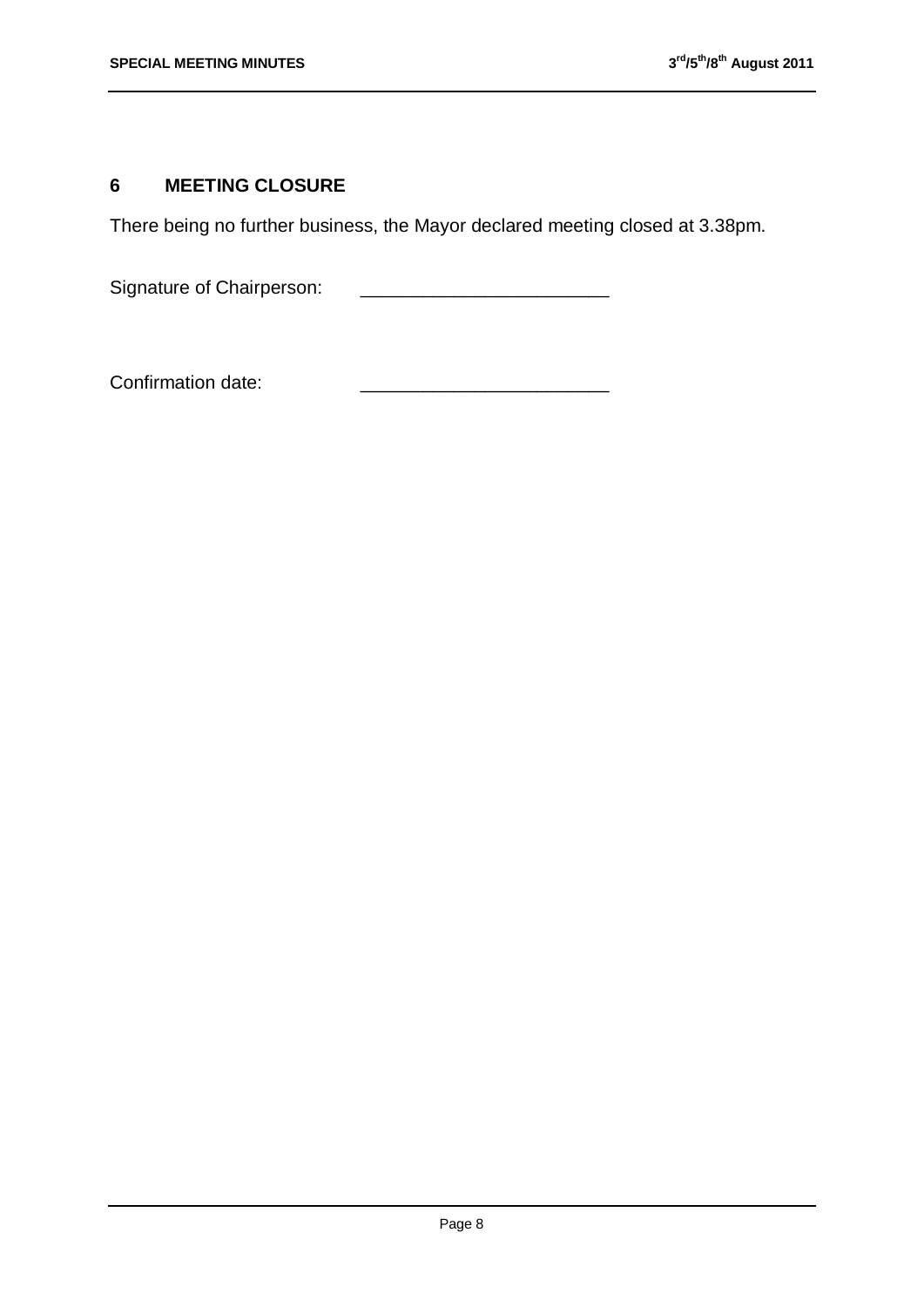#### **7 ATTACHMENT – PRICE MITIGATION PLAN (POL-3121)**

## **Policy document**



### **Corporate POL-3121**

### **Water and Wastewater**

### **Price Mitigation Plan 1 July 2013 to 30 June 2019**

#### **POLICY OBJECTIVE**

The purpose of this Policy is to document the Price Mitigation Plan which will be adopted by Redland City Council (RCC) for the setting of water and wastewater pricing from 1 July 2013 for its local government area.

#### **POLICY BACKGROUND**

On 7 April 2011, the Queensland Premier announced that the State Government would cap water and wastewater prices for two years and that South East Queensland Councils could opt to no longer participate in a Distributor-Retailer entity and choose to return to operating a water and sewage utility within Council.

A letter from the Minister for Energy and Water Utilities on 7 April 2011 stated the following changes to the *South-East Queensland Water (Distribution and Retail Restructuring) Act 2009:*

- *Councils no longer need to participate in a Distributor-Retail entity and they can return to operating their water and sewage utility within Council*
- *The price cap to be put in place for 1 July 2011. This cap will ensure that effective bill increases to customers cannot be greater that the amount required to pass through the State's bulk water charge and a Consumer Price Index (CPI) increase on non-bulk charges*
- *This price cap mechanism will apply for the next 2 years*

Queensland Water Commission advised on 19 May that:

'*The timing of submission and publication of a price mitigation plan will differ. A council that advises the Government it intends to withdraw from its Distributor-Retailer must also provide a Price Mitigation Plan as part of that advice and publish the plan by 1 September 2011.*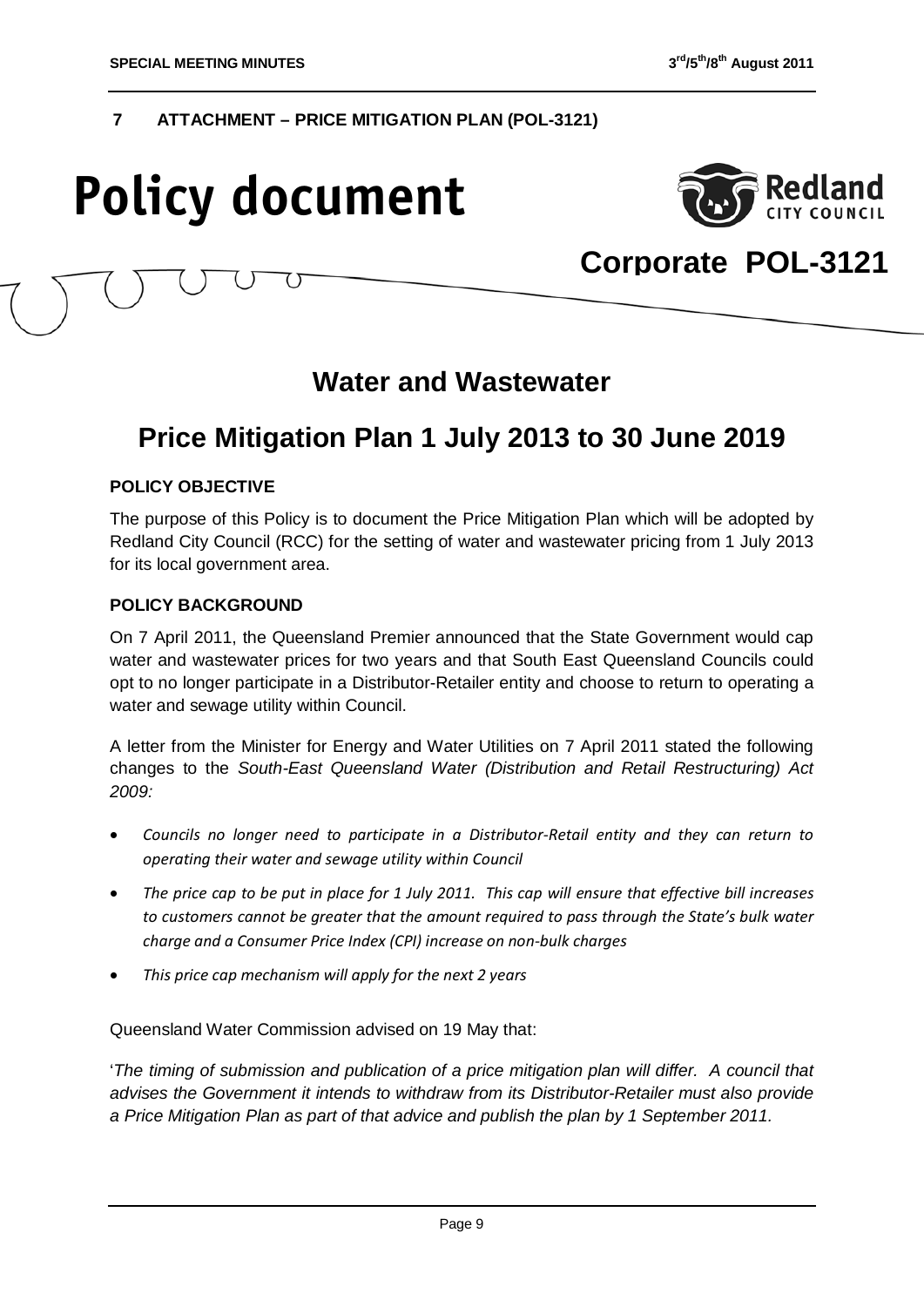

## **Corporate POL-3121**

Under withdrawal, the head of power for water and wastewater pricing is Part 3 of the *Local Government (Beneficial Enterprises and Business Activities) Regulation 2010*.

#### **POLICY STATEMENT**

Council is committed to the following principles:

- **Transparency** Council will be transparent in its pricing decisions and will endeavour to use pricing structures that are able to be understood by the community.
- **Accountability** ― Council will be responsible and accountable to the community for its pricing decisions and will ensure those funds raised are applied efficiently and effectively to satisfy the objective for which the funds were raised. (e.g. maintenance of related infrastructure)
- **Representation**  Council will act in the interests of the whole community in making decisions regarding tariff structures and related prices.
- **Sustainability**  Council will make decisions in accordance with the sustainability principle prescribed in the Local Government Act 2009, ensuring that its capacity to provide and maintain infrastructure and to provide safe and acceptable services and products is not compromised by short-term or extraneous considerations.
- **Statutory Compliance**  Council will comply with legislative obligations.
- **National and State Water Pricing Principles** Council will endeavour to act consistently with the National Water Pricing Principles adopted by COAG in 2010, and the Queensland State Government's Statement of Regulatory Pricing Principles for the Water Sector adopted in 2000.

#### **1.0 INITIAL PRICE PATH**

RCC will provide an initial price path for water and wastewater pricing for the Price Path period from 1 July 2013 to 30 June 2019, as required by the Queensland State Government. In applying this price path, RCC will undertake an annual review of water and wastewater pricing in accordance with its Policy Statement (above) and will also endeavour to avoid unacceptable price shocks for customers through the consideration of the following factors (which are not listed in any priority order):

• The quantum of Maximum Allowable Revenue, escalation factors, seasonal factors, and resultant water and wastewater prices applying during this Initial Price Path period under the regulatory framework will be determined and declared by 1 March 2013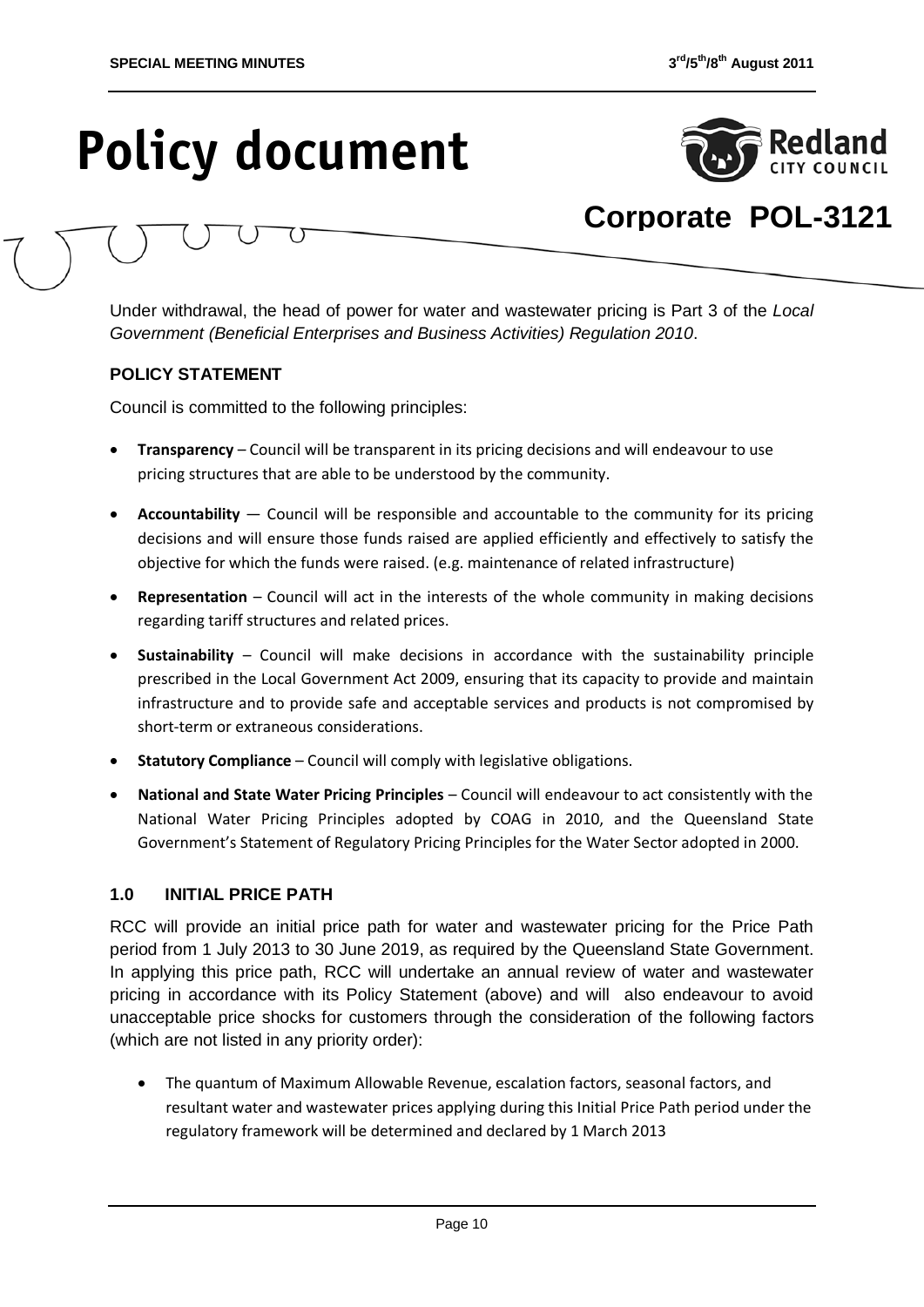

## **Corporate POL-3121**

- Ensuring that the operational cost base is efficient
- Ensuring that capital programming is prudent and efficient
- Inflationary and other economic influences
- Community expectations

In relation to regulatory pricing, Council supports a five year glide path to Maximum Allowable Revenue unless unacceptable price shocks are evident in the glide path.

Council acknowledges that State Government's bulk water price path will ultimately reach regulatory pricing limits and to achieve this State Government has adopted a price path which for Redlands consumers will see an increase of approximately 300% over a seven year period. Council considers this to be an unacceptable and sustained price shock for its community.

#### **2.0 FINAL PRICE PATH**

By 31 May each year commencing 2014, RCC shall undertake the following;

- Adopt by resolution water and wastewater prices that will apply for the following financial year;
- Publish a notice, in a newspaper circulating in its local government area, about the prices to apply for the following financial year and how those prices align with the 2013 to 2019 declared price path; and
- Ensure a copy of the next year water and wastewater prices and any amendments to the 2013 2019 price path are given to the Minister, published on RCC's website and are available for inspection at its Council offices.

#### **3.0 CUSTOMER HARDSHIP ASSISTANCE**

RCC will annually review and apply a range of State and Local Government concessions (e.g. for pensioners and not for profit organisations) and will accommodate special circumstances where financial or other hardship can be demonstrated.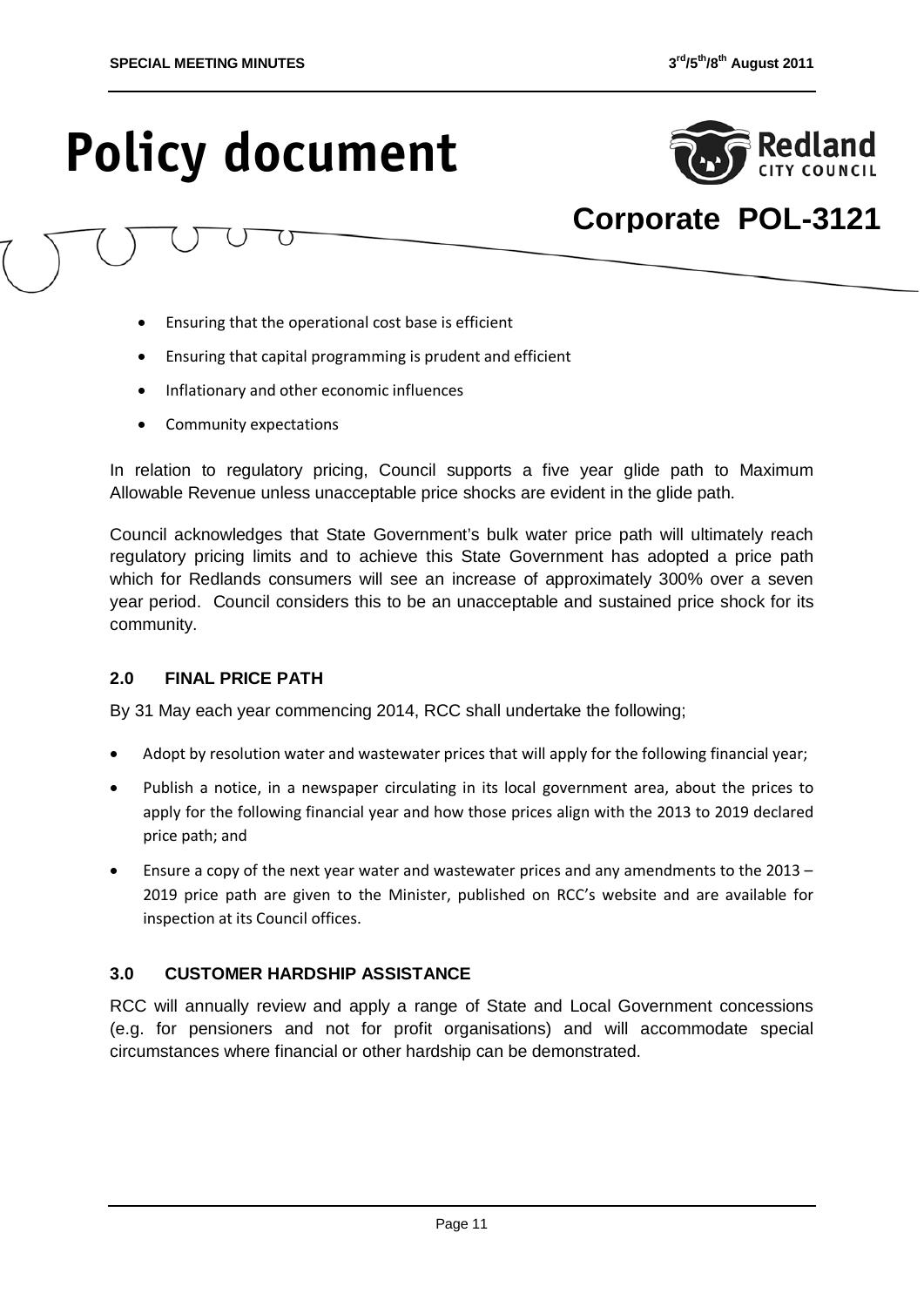

### **Corporate POL-3121**

#### **4.0 APPLICATION OF DIVIDENDS AND TAX EQUIVALENTS**

In accordance with its Policy regarding Application of Dividends and Tax Equivalents (POL – 3117) RCC will ensure any returns on investment in water and wastewater services are utilised for the benefit of the whole community, founded on sustainable strategic objectives which result in timely and optimal investment in identified priorities.

RCC will ensure that funds received from customers are applied efficiently and effectively to the maintenance, renewal and future growth of sustainable water and wastewater infrastructure and services.

Council does not intend to distribute rebates or subsidies to individual customers.

#### **5.0 PRICING COMMUNICATION**

Council is committed to effective communication with its community regarding pricing decisions for water and wastewater services and will undertake the following;

By 30 September 2011, RCC shall;

- Publish a copy of this Price Mitigation Plan on RCC's website; and
- Publish a notice about the Price Mitigation Plan in a newspaper circulating in its local government area; and
- Ensure a copy of the Plan is available for inspection at RCC offices.

By 1 March 2013, RCC shall:

- Adopt by resolution a written final price path for relevant charges in relation to the period from 1 July 2013 to 30 June 2019;
- Give the Minister a copy of the final price path;
- Publish a notice about the final price path in a newspaper circulating in its local government area;
- Publish a copy of the final price path on RCC's website; and
- Ensure a copy of the final price path is available for inspection at RCC offices.